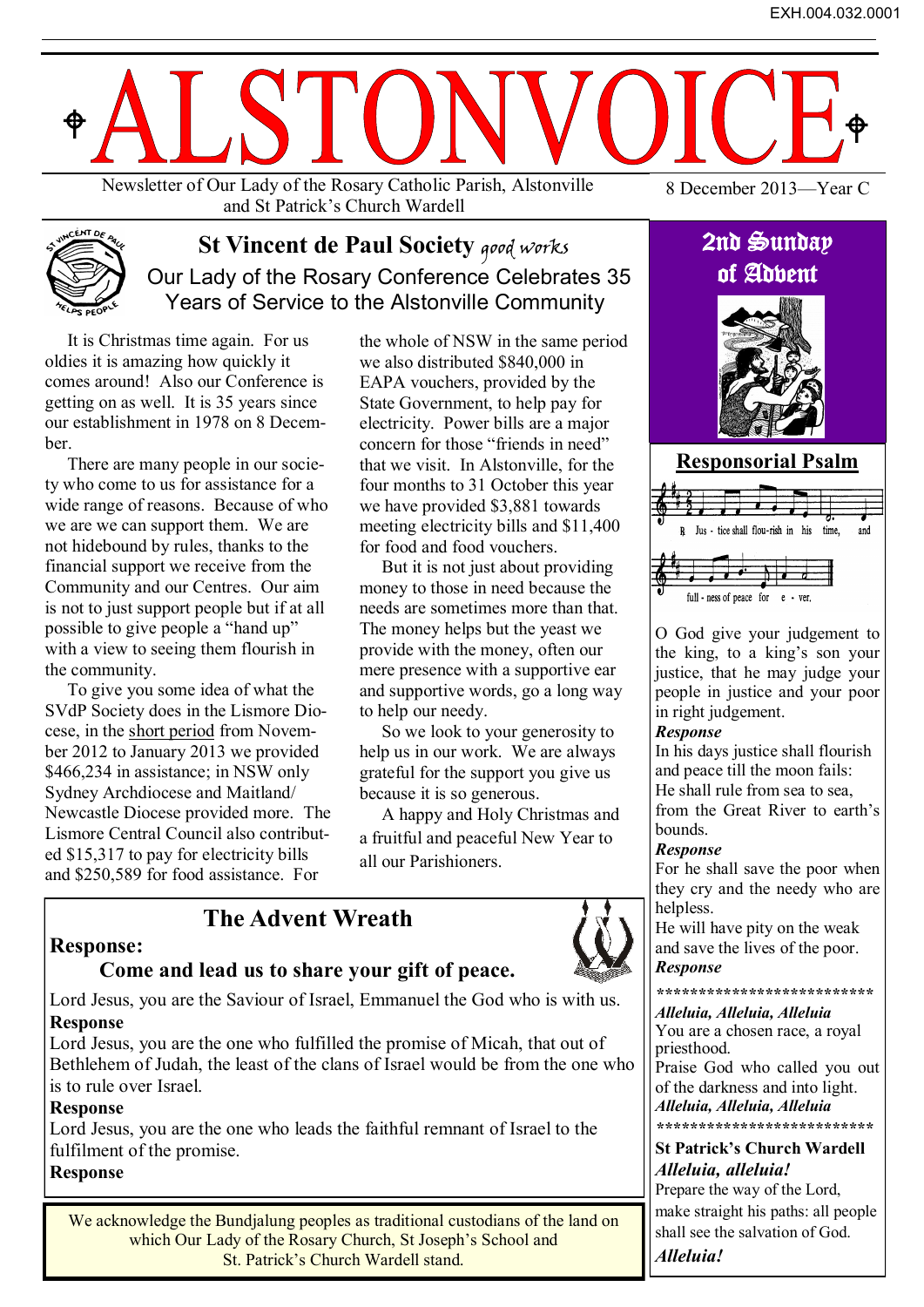# ALSTONVOICE Page 2



are invited to take the opportunity to meet for a chat, and particularly to meet and welcome visitors

# **ACCOMMODATION**

.A young Catholic woman from Coffs Harbour is moving at the end of January to take up a Ministry traineeship at Xavier Catholic College in Skennars Head. She needs to find low cost houssomeone who has a granny flat or selfcontained 'apartment' under their house I would love to hear from you. Please

# **Expressions of Interest for**

The Music Liturgy Committee are looking for expressions of interest from junior musicians interested in receiving tuition to help them learn to play at our parish Masses and Liturgies. A commitment to the Parish Music Liturgy is required and previous keyboard/organ/ piano experience is an advantage. For more information please contact Fr. **Please pray for Lorna Scanlan and John Cork recently deceased, and all deceased relatives and friends of parishioners.** 



**Prayers are asked for the sick and aged:**  Edna Anderson, Gwen Archibald, Harold Armstrong, Barry Baker, Stephen Bartlett, Craig Bolton, Chiara Browne, Rebecca Byrne, Melinda Cahill, Cathy Campbell, Bob & Rose Craig, Julie Curtin, Leila Donnelly, Sheila Egan, Gemma Ellis, Bill Elliott, Iris Everson, David Farrand, Elsie Farrell, Marj Farrelly, John Fava, Elanora Fiore, Jack Flanagan, Jo Flatley, Diane Fletcher, Thomas Giamelli, Alex Goodrich, Kath Goodwin, Allan & Bev Griffin, Charlee Ellen Hobbs, Betty Hogan, Jennifer Hogan, Max Hogan, Sr. Anne Hughes, Chris Jeffrey, Mia Johnson, Stephen Johnson, Laurette Knight, Lynne Knight, Gladys Laverty, Joel Lumsden, Norma Lynch (mother of Margaret Gill), Carmel Maher, Andrew McIntyre, Marie McLean, Bob McLelland, Greg McMahon, Bob Miller, Beryl Moffatt, Brodie Munro, Reece Munro, Jan Niland (sister of Suzanne O'Keefe), Katie Normoyle, Alma O'Connor, Lucy O'Connor, Edith Paff, Kevin Parry, Jaye Payne, Margaret Pratt, Coy Rugers, Tom Rummery, Michael Ryan, Mary and Frank Shortis, Grant Smith, David Solomon, Ruby Stark, Cathie Stevenson, Ashruf Tabib, Jenny Taylor, Chris Tyler, Wendy Tyler, Angela Vidler, Coral Verhoeven, Bridget Wall, Nancy Walsh, Margaret Webb, Jan Weaver (sister of Rex Farrell), Robert White, Sharon Wilks, Michelle Williamson and Kath Yeadon.

Parishioners are invited to pray the Rosary at 7.50 am each Sunday and following the 8.00 am Mass every Thursday.



**Children's Liturgy of the Word** This week the two groups will be joined together as they journey through Advent. If there are any Children's Liturgy Leaders who are available to help with crowd control, you will be most welcome!

**New Parishioners are very welcome. We invite you to write your names in the books at the church entrance. You will be contacted to see if you would like a visit from a member of the parish.**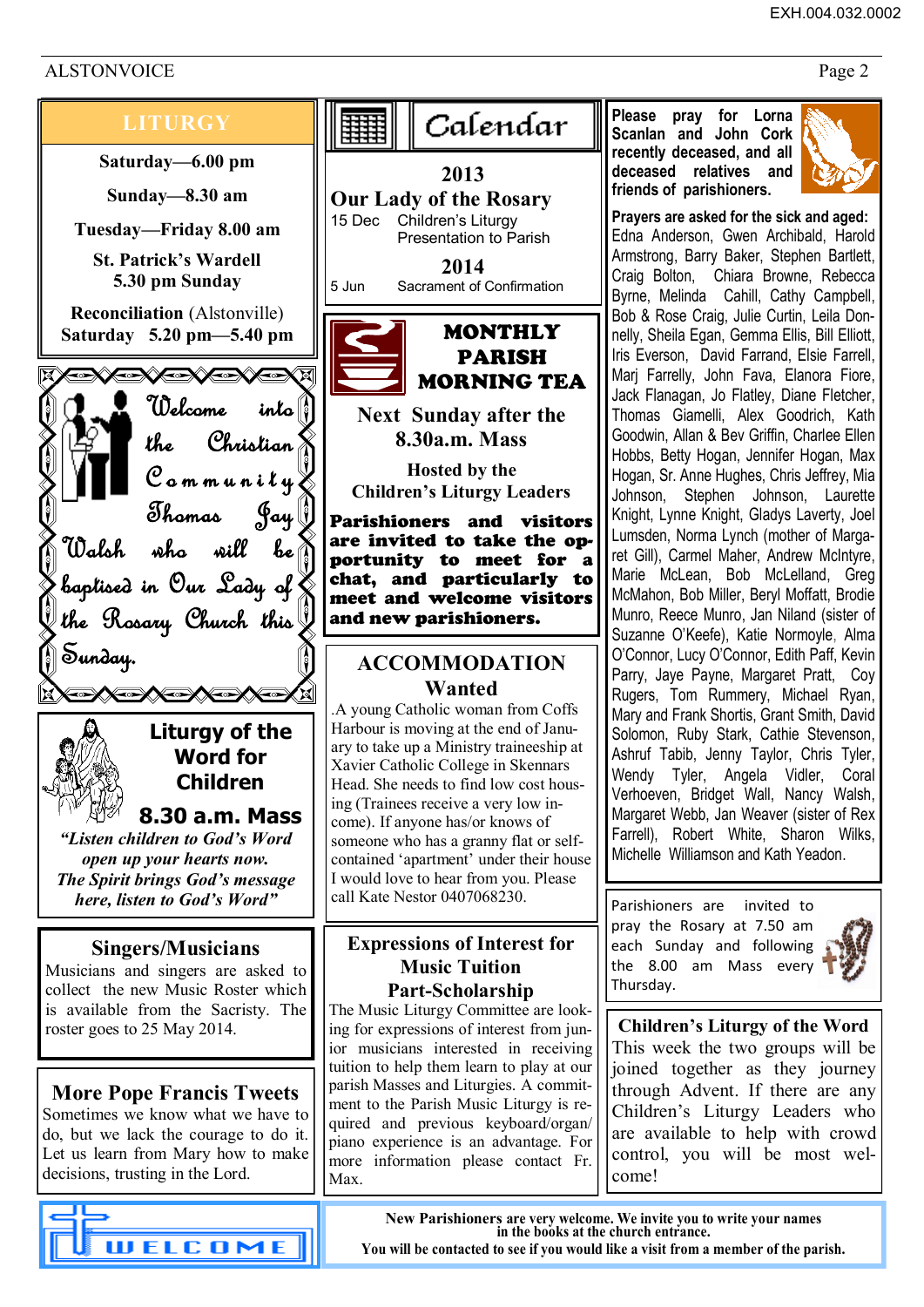#### EXH.004.032.0003

# ALSTONVOICE Page 3

| <b>MINISTRY ROSTERS &amp; LITURGY TIMES</b><br><b>ALSTONVILLE</b> |                                                                                 |                                                                                                |                                                                             |                                                                                             |
|-------------------------------------------------------------------|---------------------------------------------------------------------------------|------------------------------------------------------------------------------------------------|-----------------------------------------------------------------------------|---------------------------------------------------------------------------------------------|
| <b>December</b><br>2013<br><b>MINISTRY</b>                        | <b>Saturday</b><br><b>7 December</b><br>6.00 pm                                 | <b>Sunday</b><br>8 December<br>8.30 am                                                         | <b>Saturday</b><br>14 December<br>6.00 pm                                   | <b>Sunday</b><br><b>15 December</b><br>8.30 am                                              |
| <b>WELCOMERS</b>                                                  | Youth Group                                                                     | Ann O'Neill                                                                                    | <b>Trish Bartlett</b><br>Pat MacRae                                         | Max & Val<br>I ewis                                                                         |
| <b>PRAYER OF THE</b><br><b>FAITHFUL</b>                           | Youth Group                                                                     | Len Loker                                                                                      | Debbie McMahon                                                              | Adrienne Bucknole                                                                           |
| <b>MINISTERS OF</b><br><b>THE WORD</b>                            | Youth Group                                                                     | <b>Peter Cassidy</b><br>(M)<br>John Reilly                                                     | <b>John Sheedy</b><br>(M)<br><b>Kay Burgess</b>                             | Len Loker<br>(M)<br>Nicholas Simon                                                          |
| <b>PREPARATION</b><br>OF GIFTS                                    | Youth Group                                                                     | Barry & Denise<br>Robinson Family                                                              | Dirou Family                                                                | Criss Family                                                                                |
| <b>EXTRAORDINARY</b><br><b>MINISTERS</b>                          | Youth Group                                                                     | <b>Bev Crethar</b><br>Louise Doust                                                             | Kate Nestor<br>Sonya Lovett                                                 | Ann O'Neill<br>John Rixon                                                                   |
| <b>ALTAR</b><br><b>SERVERS</b>                                    | Jack Oates<br><b>Matthew Oates</b><br>Lillian King<br>Luke Oates<br>Olivia Voss | Vaughan Sandral<br>James Boyce<br>Sarai Sandral<br><b>Charlotte Voss</b><br><b>Ruby Parker</b> | Harry Leslie<br>Tomas Leslie<br>Patrick Hart<br>Lara Leslie<br>Olivia Mosse | <b>Brandon Quigley</b><br>Jess Gibson<br>Georgia Tibbey<br>Imogen Boyce<br>Patrick Thompson |
| <b>COMMUNION</b><br>TO THE SICK                                   |                                                                                 | John Molloy<br>Beryl Moye<br>Warren Madge<br>Anne Drew                                         |                                                                             | Sara Santander<br>Julie Schmidt<br>Louise Doust<br>Ann O'Neill<br>Margaret Loong            |
| <b>COUNTING</b><br><b>COLLECTIONS</b>                             |                                                                                 | Peter & Rosanne<br>Squire<br>Lawrie Waring                                                     |                                                                             | Margaret Goulding<br>Jim Cochran<br>Don & Helen<br>Flangan                                  |
| <b>MUSIC</b>                                                      | Youth Group                                                                     | Ros McElligott<br>Group                                                                        | Catherine Kopp<br>Group                                                     | Jacinta Crane<br>Group                                                                      |

8 December: Karen & John Freebody Tanya Pagotto & Jacinta Oates

| <b>WARDELL</b><br><b>Oct 2013</b><br><b>MINISTRY</b> | Sunday<br><b>December</b><br>2nd Sunday of<br><b>Advent</b> | <b>Sunday</b><br><b>15 December</b><br>3rd Sunday of<br><b>Advent</b> |  |
|------------------------------------------------------|-------------------------------------------------------------|-----------------------------------------------------------------------|--|
| <b>SACRISTAN</b>                                     | Jill Tabib                                                  | Jo Flatley                                                            |  |
| <b>READERS</b>                                       | Joanne Wunsch<br>lan Wunsch                                 | Selina Carney<br>Sr. Judy Quirk                                       |  |
| <b>OFFERTORY</b><br><b>GIFTS</b>                     | Campbell Kenyon<br>Damian Jarzynski                         | Leanne & Victoria<br>Pippo                                            |  |
| <b>EXTRAORDINARY</b><br><b>MINISTER</b>              | Selina Carney                                               | Joanne Wunsch                                                         |  |
| <b>CHURCH</b><br><b>CLEANERS</b>                     | Larelle & Brian                                             | Larelle & Brian                                                       |  |

DIOCESAN INVESTMENT FUND PAYS 3.4% AT CALL Invest with peace of mind Deposits at branch: Bruno Ivan, Freeborn House, Suites 4-8, 92A Main Street Alstonville.

Provides low interest loans for churches, schools,

| ı                                                             |   |        |  |
|---------------------------------------------------------------|---|--------|--|
| ç<br>ç<br>l                                                   |   |        |  |
| Y.<br>Y.<br>٠<br>ï<br>٠<br>'n<br>ï<br>ç<br>ç<br>٠<br>Y.<br>۰. | ı | ۰<br>ç |  |

# FatherMac's

# Heavenly Puddings

**Phone: 02 6628 5474 Fax: 02 6628 3077** 

**Available at the church entrance email: fathermc@nor.com.au** 

**website: www.fathermac.org.au** 

### **A Father Mac's Pudding is a great gift for your, friends or for a needy family.**

Father Mac's Heavenly Puddings requests volunteers to assist with the Lismore Square Christmas Promotions on **Monday 16 December**. Please phone Bev on 6628 5474 if you can assist.

# **Christmas Masses Alstonville**

- $\triangleright$  Christmas Eve 5.00 pm Children's Mass (McCarthy Hall)
- $\triangleright$  Christmas Eve 7.00 pm Christmas Vigil (Church)
- $\triangleright$  Christmas Day 8.30 am (Church)
- **Wardell**
- $\triangleright$  Christmas Eve 5.30 pm

# **St Joseph's School News**

Dear Parishioners,

At last week's Assembly I spoke to the students about making mistakes…… how we can be a good example to others even when things aren't going

your way.

### **How to Win at Being a Loser!**

Expect mistakes. They are how we learn. Nobody's perfect! There will be mistakes but that is no reason to give up.

Review your failures and mistakes so you can learn from them. Then next time you will have a better chance at success. Use positive affirmations. Talk optimistically and positively to yourself (I CAN do this)

 Don't dwell on the past. If things don't work out the way you planned then think about next time (not last time). Try and try again.

This resilience or stamina is not only reflected in our dealing with others but in our have-a-go attitude in learning. Too many of our students don't conquer something first time so they shut down. By the time they gear up again the learning time is over. They did not make the most of that time. Do that a few times and you start to fall behind in lessons, not quite moving at the speed you could.

When we talk of resilience it is not just on the playground!

*Therese Seymour, Principal*